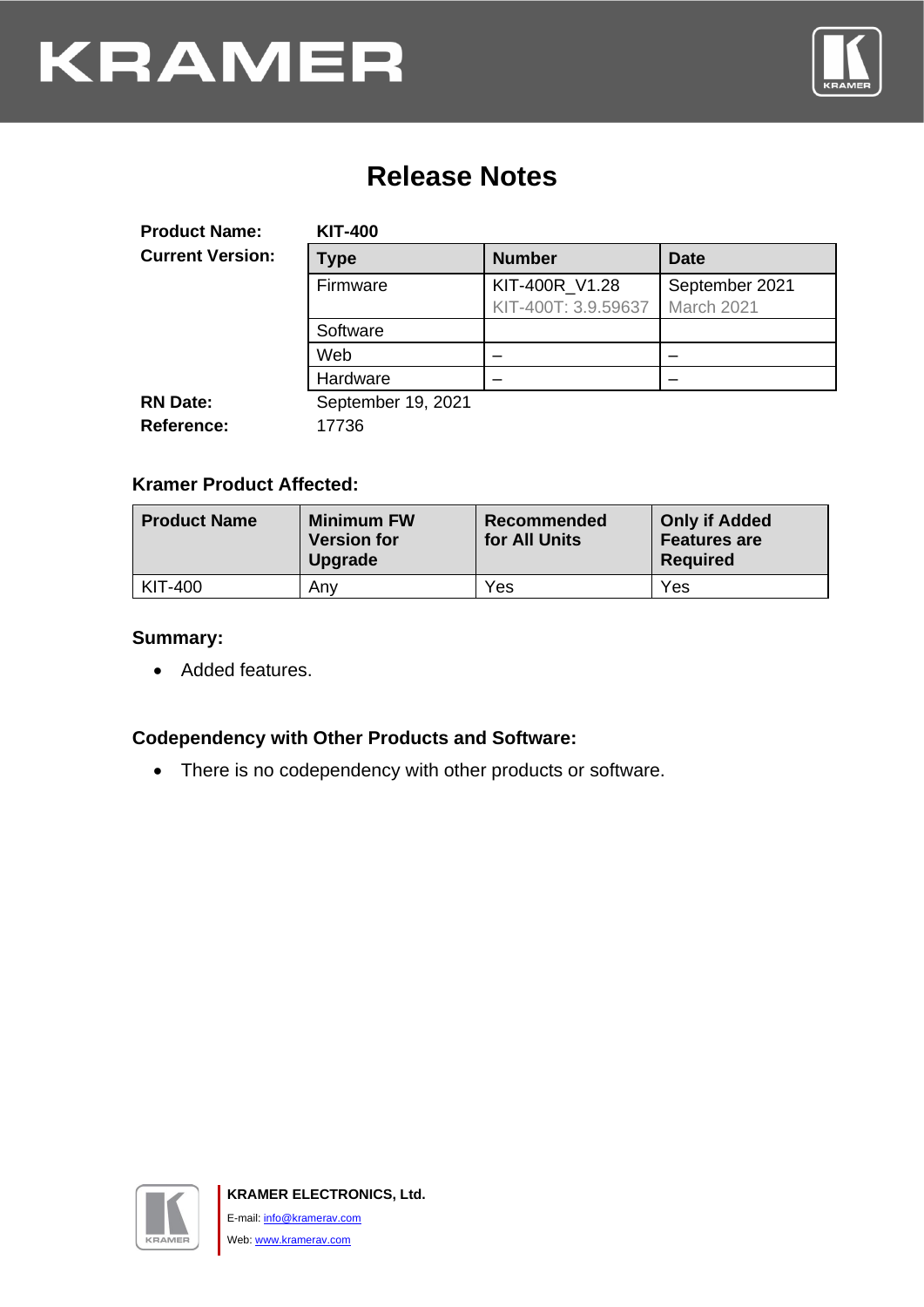

### **Release Notes**

| <b>Product Name:</b>    | <b>KIT-400</b>     |                     |                |
|-------------------------|--------------------|---------------------|----------------|
| <b>Current Version:</b> | Type               | <b>Number</b>       | <b>Date</b>    |
|                         | Firmware           | KIT-400R V1.28      | September 2021 |
|                         |                    | KIT-400T: 3.9.59637 | March 2021     |
|                         | Software           |                     |                |
|                         | Web                |                     |                |
|                         | Hardware           |                     |                |
| <b>RN Date:</b>         | September 19, 2021 |                     |                |
| <b>Reference:</b>       | 17736              |                     |                |

#### **New Features:**

| <b>New Feature Description</b>    |
|-----------------------------------|
| Relay settings (ON: NO, OFF: NC). |
| TOGGLE PIN Trigger selection.     |
| Echo ON/OFF command.              |

#### **Bugs to Fix in Future Versions:**

| QC ID | <b>Deferred Bug Description</b>                                                                                                 |
|-------|---------------------------------------------------------------------------------------------------------------------------------|
| 17722 | Long press of contact-closure volume up/down button drives max/minimum<br>volume level.                                         |
| 17776 | A delay must be inserted between commands when Maestro sends multiple<br>commands.                                              |
| 17805 | The option to load an external EDID is missing when using the embedded<br>web pages with MS Edge or MAC Safari browsers.        |
| 17891 | Custom EDID loading fails when using the embedded web pages with Firefox<br>browser.                                            |
| 18205 | On power up, the transmitter outputs audio on its local analog audio output if<br>the remote HDMI was active when powered down. |
| 19254 | Safari-Web (IOS) IP and Device Date & Time fields are unreadable.                                                               |

#### **Known Limitations (including compatibility limitations):**

| <b>QCID</b> | <b>Limitation Description</b>                                                                                          |
|-------------|------------------------------------------------------------------------------------------------------------------------|
| 18193       | When a Source EDID is copied to all Inputs via dragging it with the mouse, it<br>is copied only to 1 Input or not all. |

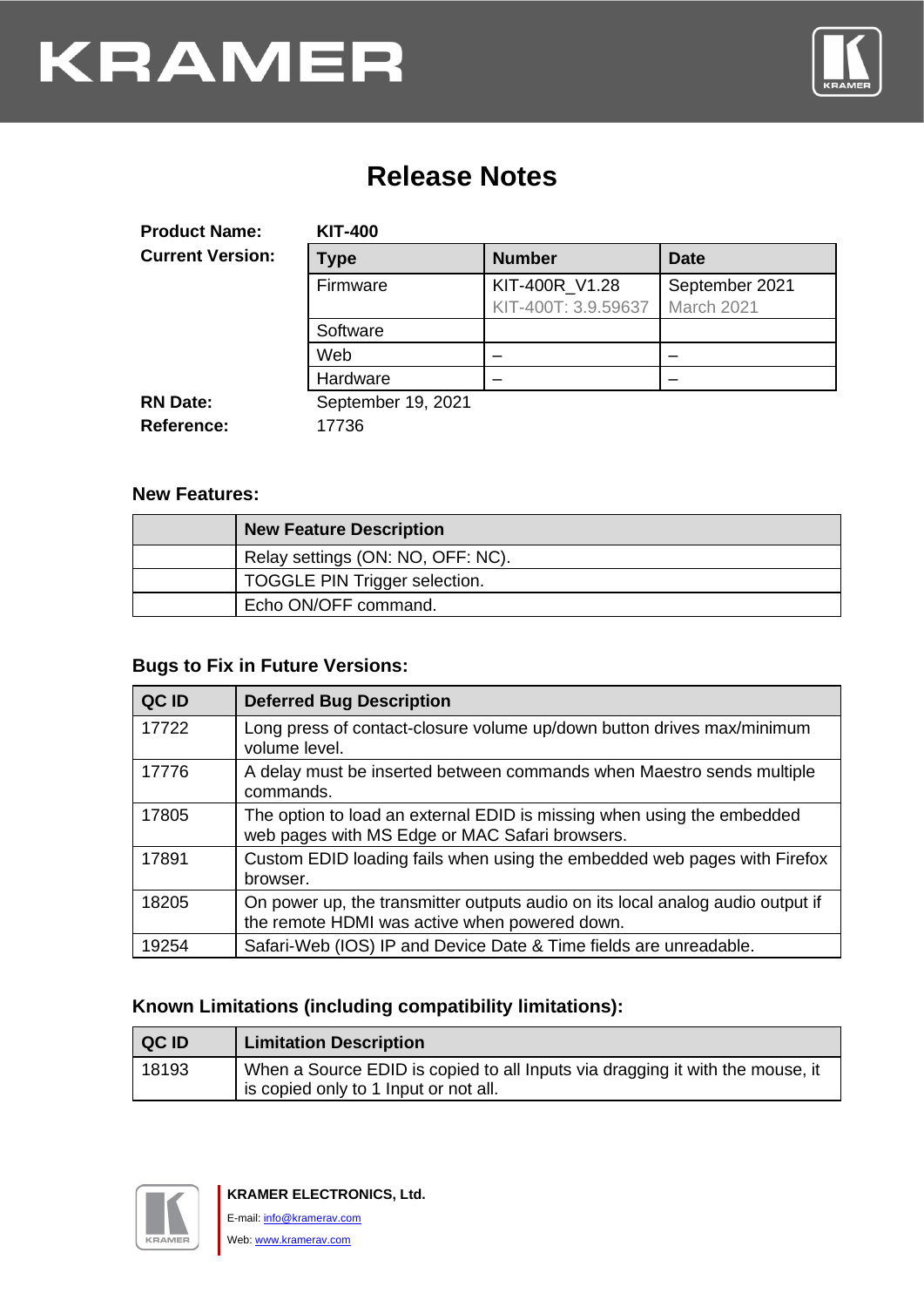



### **Release Notes**

#### **Preceding Version**:

KIT-400R\_V1.21.bin KIT-400T: 3.9.59637



**KRAMER ELECTRONICS, Ltd.** E-mail: *[info@kramerav.com](mailto:info@kramerav.com)* Web[: www.kramerav.com](http://www.kramerav.com/)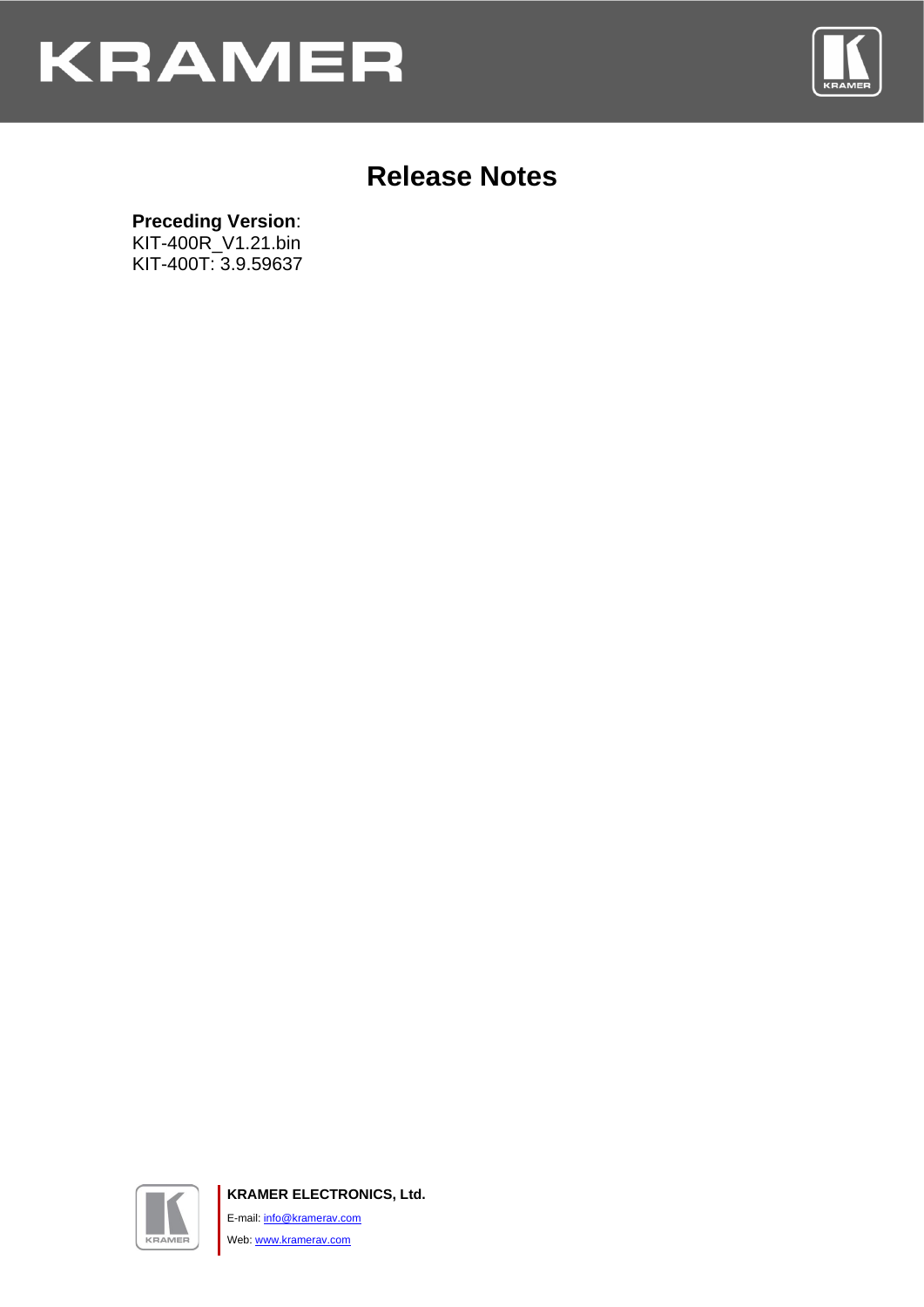

## **Release Notes History**

| <b>Product Name:</b>    | <b>KIT-400</b> |                     |             |
|-------------------------|----------------|---------------------|-------------|
| <b>Current Version:</b> | Type           | <b>Number</b>       | <b>Date</b> |
|                         | Firmware       | KIT-400R_V1.21.bin  | April 2021  |
|                         |                | KIT-400T: 3.9.59637 | March 2021  |
|                         | Software       |                     |             |
|                         | Web            |                     |             |
|                         | Hardware       |                     |             |
| <b>RN Date:</b>         | April 8, 2021  |                     |             |
| <b>Reference:</b>       | 17384          |                     |             |

#### **Kramer Product Affected:**

| <b>Product Name</b> | <b>Minimum FW</b><br><b>Version for</b><br><b>Upgrade</b> | Recommended<br>for All Units | <b>Only if Added</b><br><b>Features are</b><br><b>Required</b> |
|---------------------|-----------------------------------------------------------|------------------------------|----------------------------------------------------------------|
| KIT-400             | Anv                                                       | Yes                          | Yes                                                            |

#### **Technical Notes:**

- Only FW for KIT-400R is upgraded.
- Added a feature.

#### **Codependency with Other Products and Software:**

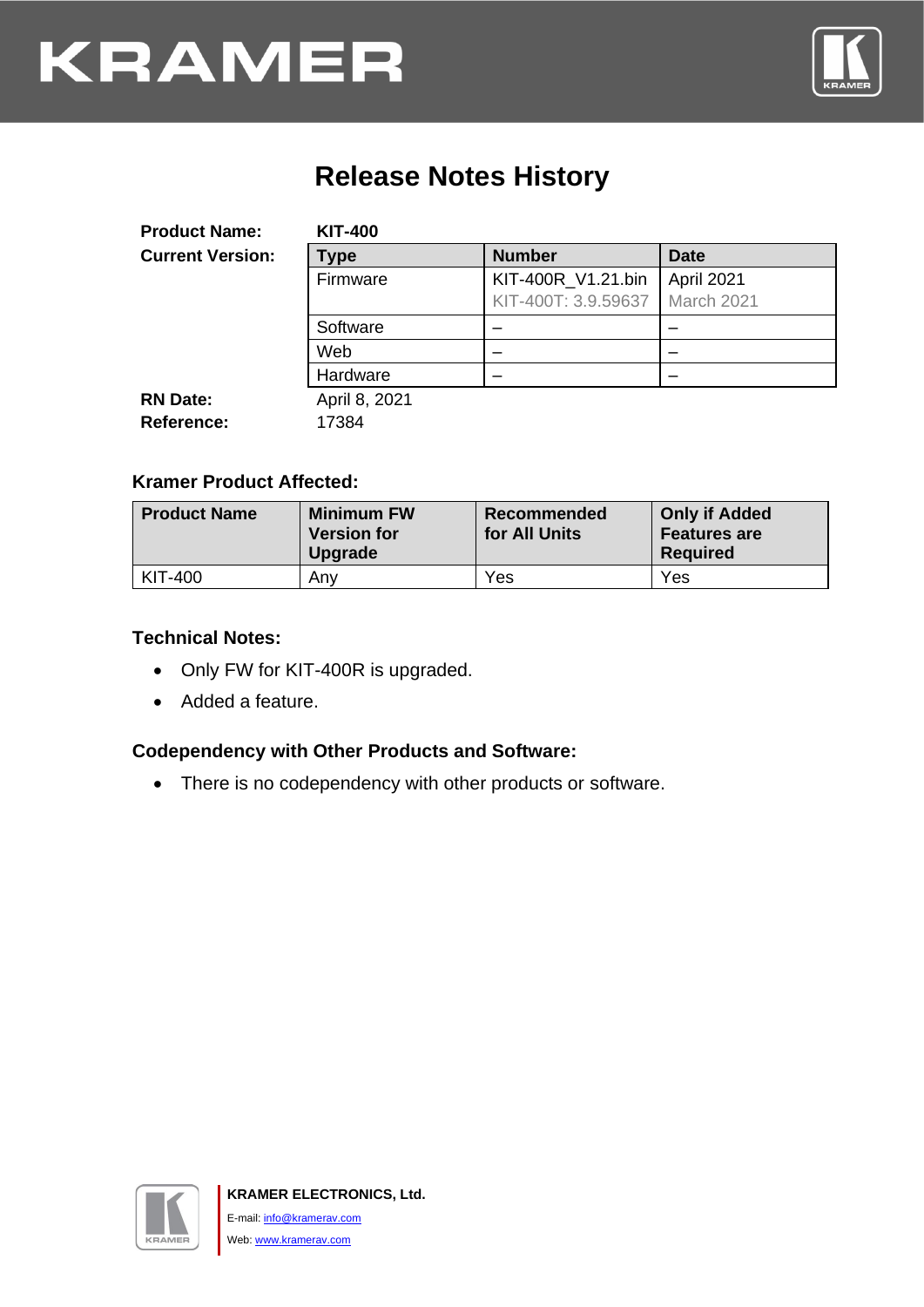

## **Release Notes History**

| <b>Product Name:</b>    | <b>KIT-400</b> |                     |             |
|-------------------------|----------------|---------------------|-------------|
| <b>Current Version:</b> | <b>Type</b>    | <b>Number</b>       | <b>Date</b> |
|                         | Firmware       | KIT-400R_V1.21.bin  | April 2021  |
|                         |                | KIT-400T: 3.9.59637 | March 2021  |
|                         | Software       |                     |             |
|                         | Web            |                     |             |
|                         | Hardware       |                     |             |
| <b>RN Date:</b>         | April 8, 2021  |                     |             |
| Reference:              | 17384          |                     |             |

#### **New Features:**

| <b>New Feature Description</b>                                                                               |
|--------------------------------------------------------------------------------------------------------------|
| Added options for relay and CEC control via the 3 REMOTE toggle pins.<br>Configure options via the OSD menu. |

#### **Bugs to Fix in Future Versions:**

| QC ID | <b>Deferred Bug Description</b>                                                                                                 |
|-------|---------------------------------------------------------------------------------------------------------------------------------|
| 17722 | Long press of contact-closure volume up/down button drives max/minimum<br>volume level.                                         |
| 17776 | A delay must be inserted between commands when Maestro sends multiple<br>commands.                                              |
| 17805 | The option to load an external EDID is missing when using the embedded<br>web pages with MS Edge or MAC Safari browsers.        |
| 17891 | Custom EDID loading fails when using the embedded web pages with Firefox<br>browser.                                            |
| 18205 | On power up, the transmitter outputs audio on its local analog audio output if<br>the remote HDMI was active when powered down. |
| 19254 | Safari-Web (IOS) IP and Device Date & Time fields are unreadable.                                                               |

#### **Known Limitations (including compatibility limitations):**

| QC ID | <b>Limitation Description</b>                                                                                          |
|-------|------------------------------------------------------------------------------------------------------------------------|
| 18193 | When a Source EDID is copied to all Inputs via dragging it with the mouse, it<br>is copied only to 1 Input or not all. |

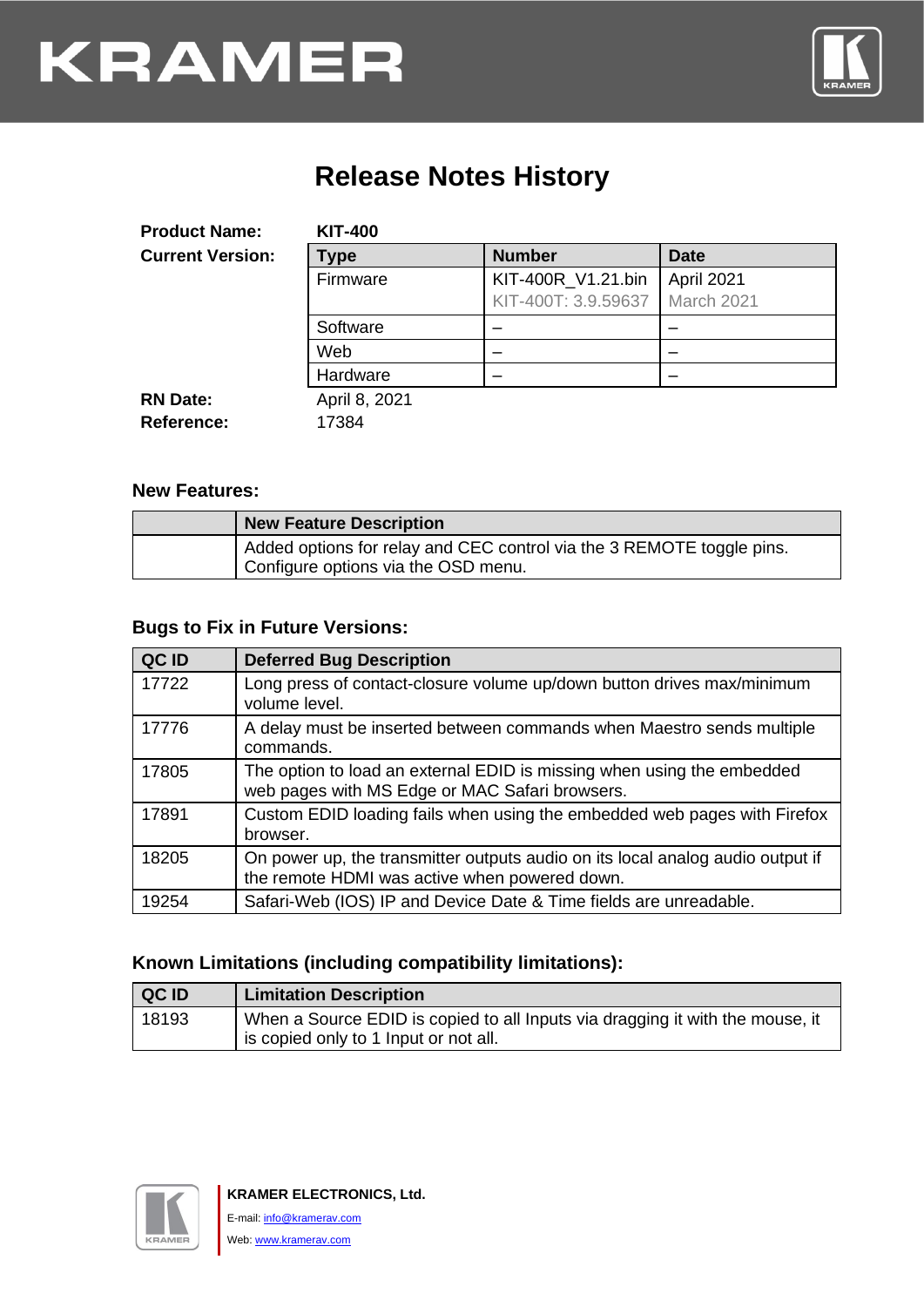



### **Release Notes History**

#### **Preceding Version**:

KIT-400T: 3.9.59637 KIT-400R: 1.19



**KRAMER ELECTRONICS, Ltd.** E-mail: *[info@kramerav.com](mailto:info@kramerav.com)* Web[: www.kramerav.com](http://www.kramerav.com/)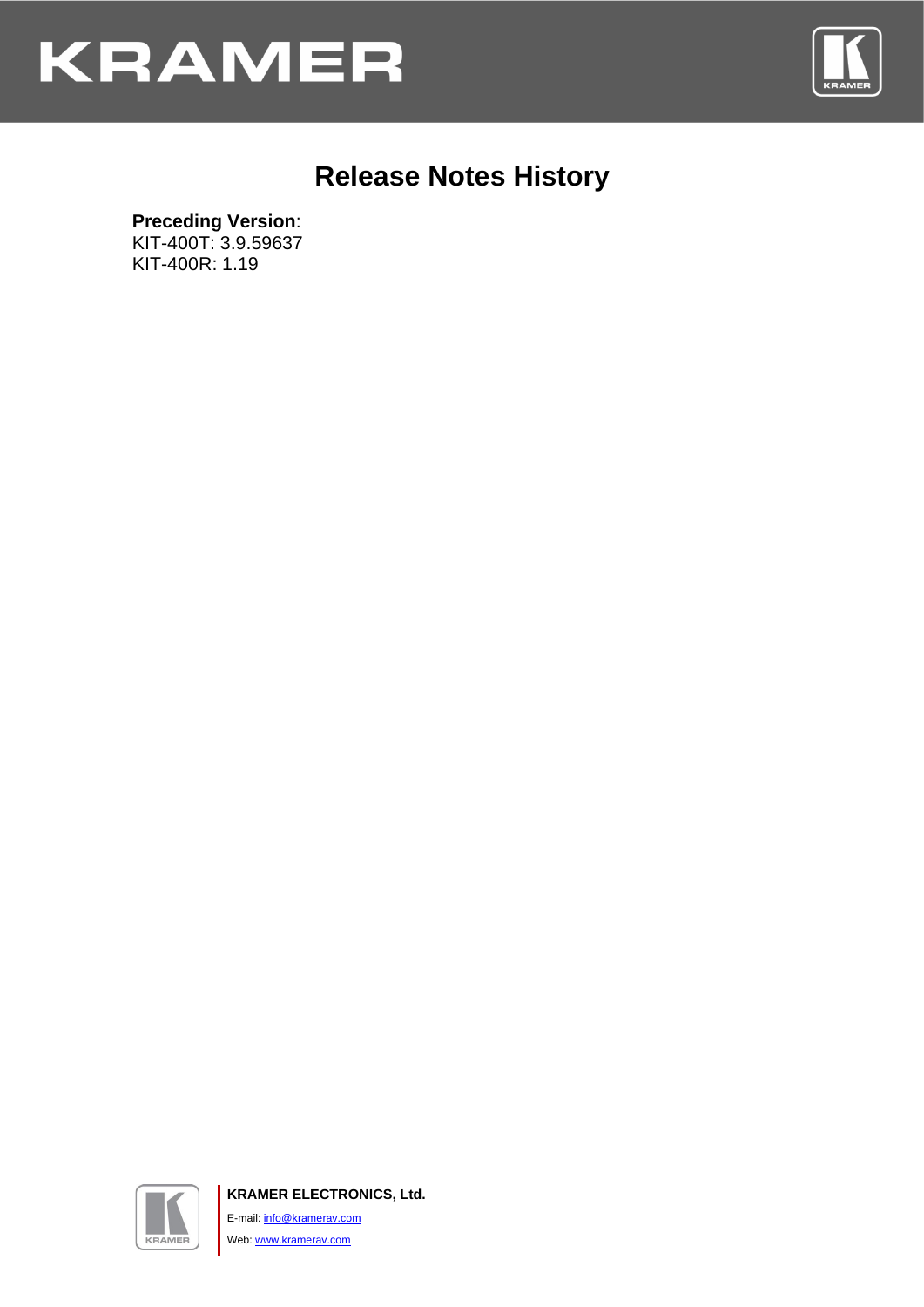

## **Release Notes History**

| <b>Product Name:</b>    | <b>KIT-400</b> |                                       |             |
|-------------------------|----------------|---------------------------------------|-------------|
| <b>Current Version:</b> | Type           | <b>Number</b>                         | <b>Date</b> |
|                         | Firmware       | KIT-400T: 3.9.59637<br>KIT-400R: 1.19 | March 2021  |
|                         | Software       |                                       |             |
|                         | Web            |                                       |             |
|                         | Hardware       |                                       |             |
| <b>RN Date:</b>         | March 24, 2021 |                                       |             |
| <b>Reference:</b>       | 16971-17338    |                                       |             |

#### **Kramer Product Affected:**

| <b>Product Name</b> | <b>Minimum FW</b><br><b>Version for</b><br>Upgrade | Recommended<br>for All Units | <b>Only if Added</b><br><b>Features are</b><br><b>Required</b> |
|---------------------|----------------------------------------------------|------------------------------|----------------------------------------------------------------|
| KIT-400             | Any                                                | Yes                          | Yes                                                            |

#### **Technical Notes:**

- Fixed several bugs.
- Added features.

### **Codependency with Other Products and Software:**

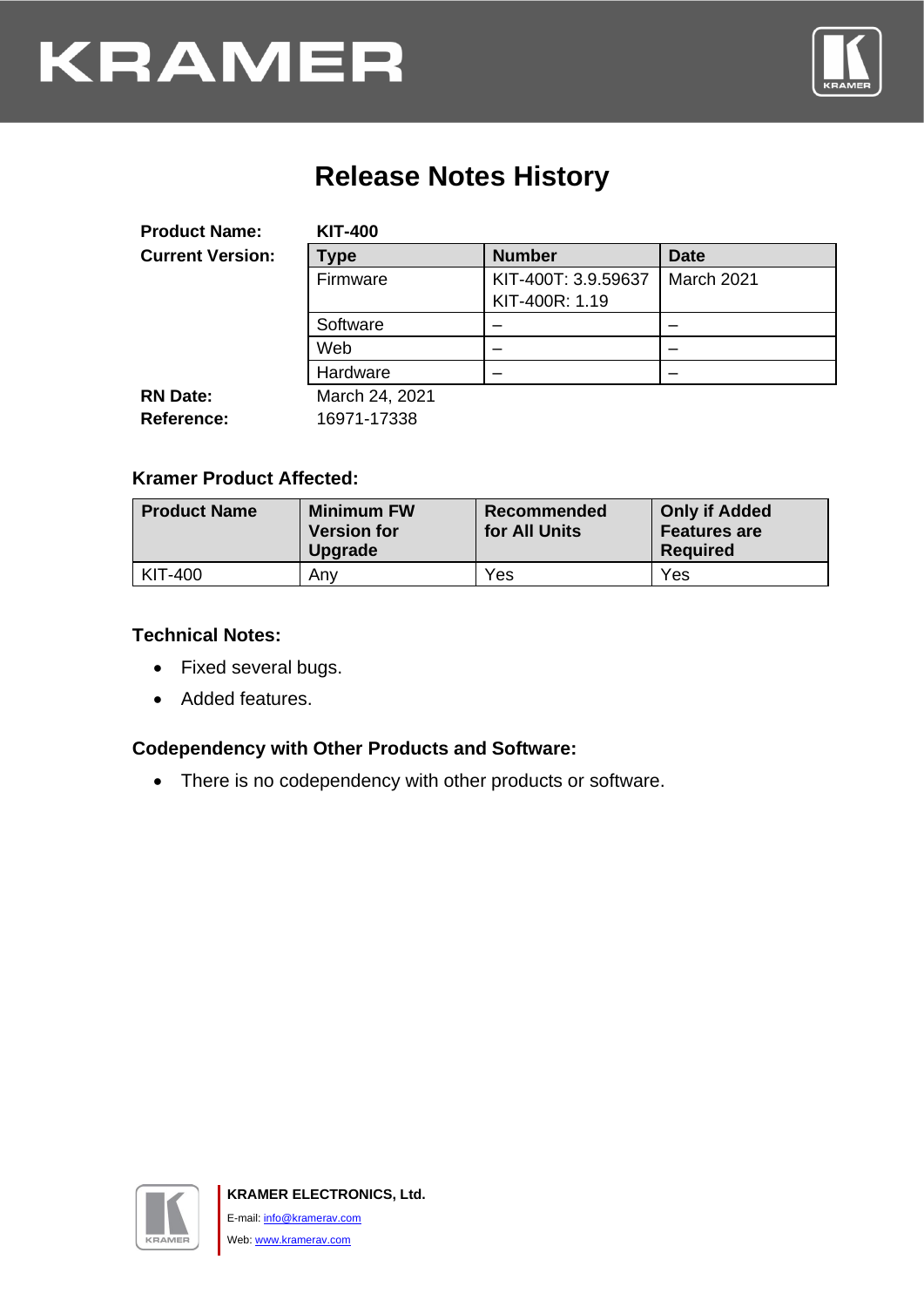

## **Release Notes History**

| <b>Product Name:</b>    | <b>KIT-400</b> |                                       |             |
|-------------------------|----------------|---------------------------------------|-------------|
| <b>Current Version:</b> | Type           | <b>Number</b>                         | <b>Date</b> |
|                         | Firmware       | KIT-400T: 3.9.59637<br>KIT-400R: 1.19 | March 2021  |
|                         | Software       |                                       |             |
|                         | Web            |                                       |             |
|                         | Hardware       |                                       |             |
| <b>RN Date:</b>         | March 24, 2021 |                                       |             |
| <b>Reference:</b>       | 16971-17338    |                                       |             |

#### **New Features:**

| <b>New Feature Description</b>                                 |
|----------------------------------------------------------------|
| Locking the INPUT SELECT button.                               |
| Defining the power-up input selection.                         |
| Added the #TUNNEL-232, #IMAGE-PROP Protocol 3000 API commands. |
| PLEASE WAIT and NO SIGNAL messages on OSD.                     |

#### **Modifications:**

| <b>QCID</b> | <b>Modification Description</b>       |
|-------------|---------------------------------------|
|             | Set the default for INPUT LOCK to ON. |

#### **Bugs Fixed:**

| QC ID | <b>Fixed Bug Description</b>                                    |
|-------|-----------------------------------------------------------------|
|       | Added RS-232 echoing for some features that did not support it. |
|       | Fixed issue with #GEN-HPD Protocol 3000 API command.            |
| 18877 | Minor OSD text changes.                                         |
| 19237 | Fixed issue with REMOTE contact-closure buttons                 |

#### **Bugs to Fix in Future Versions:**

| QC ID | <b>Deferred Bug Description</b>                                                                                          |
|-------|--------------------------------------------------------------------------------------------------------------------------|
| 17776 | A delay must be inserted between commands when Maestro sends multiple<br>commands.                                       |
| 17805 | The option to load an external EDID is missing when using the embedded<br>web pages with MS Edge or MAC Safari browsers. |

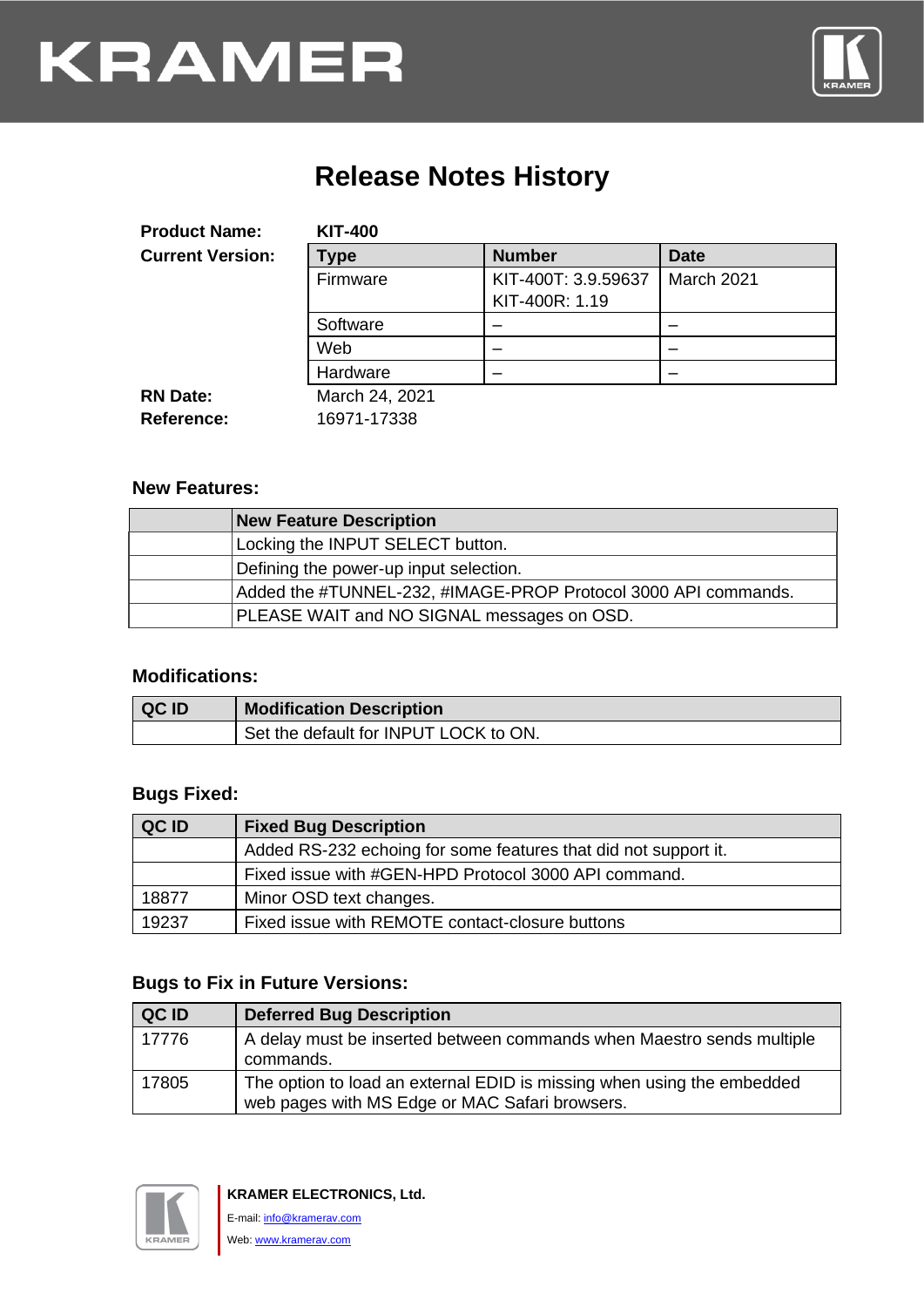

## **Release Notes History**

| QC ID | <b>Deferred Bug Description</b>                                                                                                 |
|-------|---------------------------------------------------------------------------------------------------------------------------------|
| 17891 | Custom EDID loading fails when using the embedded web pages with Firefox<br>browser.                                            |
| 18205 | On power up, the transmitter outputs audio on its local analog audio output if<br>the remote HDMI was active when powered down. |
| 19254 | Safari-Web (IOS) IP and Device Date & Time fields are unreadable.                                                               |

#### **Known Limitations (including compatibility limitations):**

| <b>QCID</b> | <b>Limitation Description</b>                                                                                          |
|-------------|------------------------------------------------------------------------------------------------------------------------|
| 18193       | When a Source EDID is copied to all Inputs via dragging it with the mouse, it<br>is copied only to 1 Input or not all. |

#### **Preceding Version**:

KIT-400T: 03.7.58007\_08272020 (Beta) KIT-400R: 1.17 (Beta)

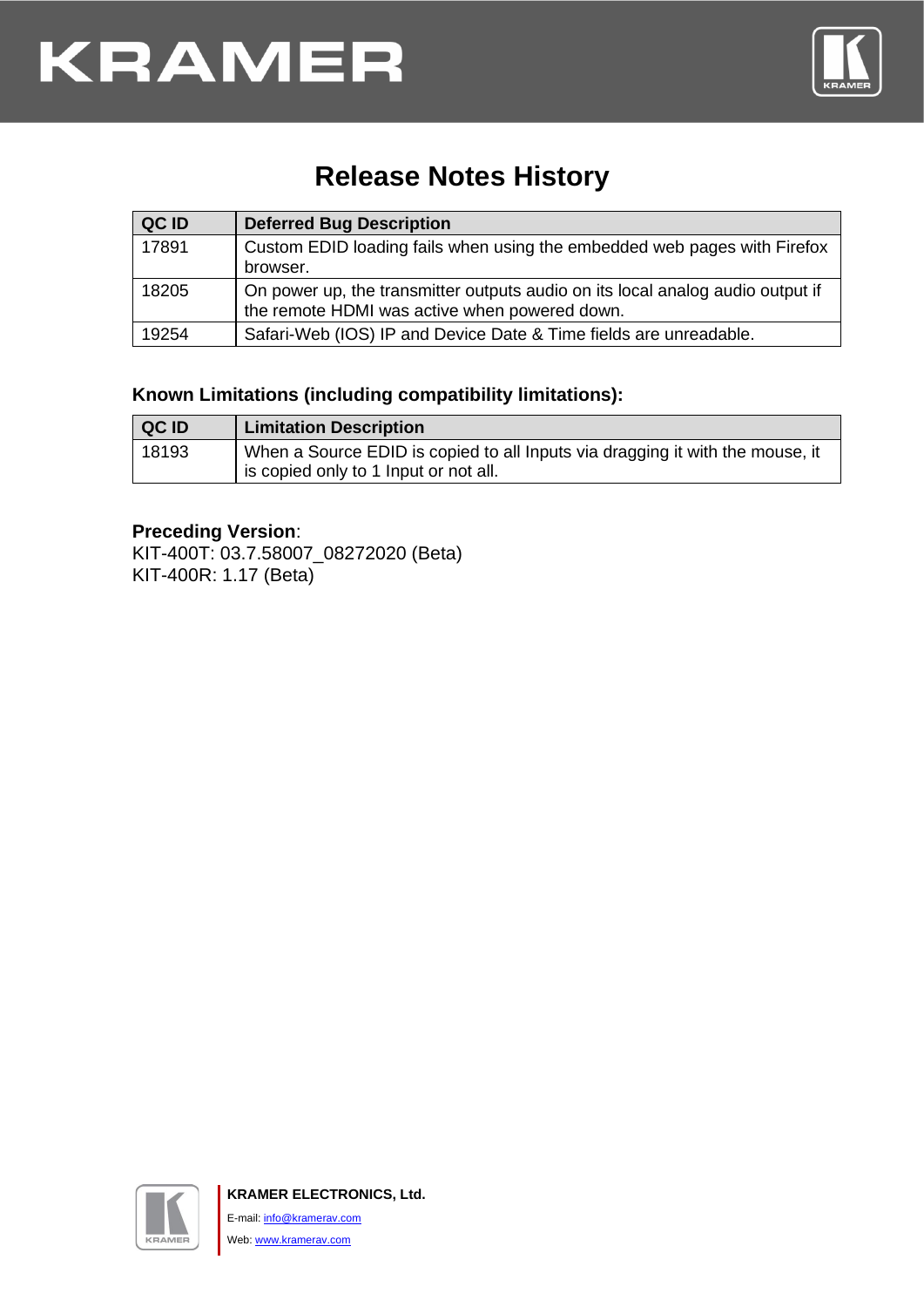

## **Release Notes History**

| <b>Product Name:</b>    | <b>KIT-400</b>     |                                                                            |                |
|-------------------------|--------------------|----------------------------------------------------------------------------|----------------|
| <b>Current Version:</b> | <b>Type</b>        | <b>Number</b>                                                              | <b>Date</b>    |
|                         | Firmware           | <b>KIT-400T:</b><br>03.7.58007_08272020<br>(Beta)<br>KIT-400R: 1.17 (Beta) | September 2020 |
|                         | Software           | –                                                                          |                |
|                         | Web                | –                                                                          |                |
|                         | Hardware           |                                                                            |                |
| <b>RN Date:</b>         | September 21, 2020 |                                                                            |                |
| <b>Reference:</b>       | <b>BETA-9-20</b>   |                                                                            |                |

#### **Kramer Product Affected:**

| <b>Product Name</b> | <b>Minimum FW</b><br><b>Version for</b><br><b>Upgrade</b> | Recommended<br>for All Units | <b>Only if Added</b><br><b>Features are</b><br><b>Required</b> |
|---------------------|-----------------------------------------------------------|------------------------------|----------------------------------------------------------------|
| $KIT-400$           | Any                                                       | Yes                          | Yes                                                            |

#### **Technical Notes:**

- Fixed bugs.
- Added features and modifications.

### **Codependency with Other Products and Software:**

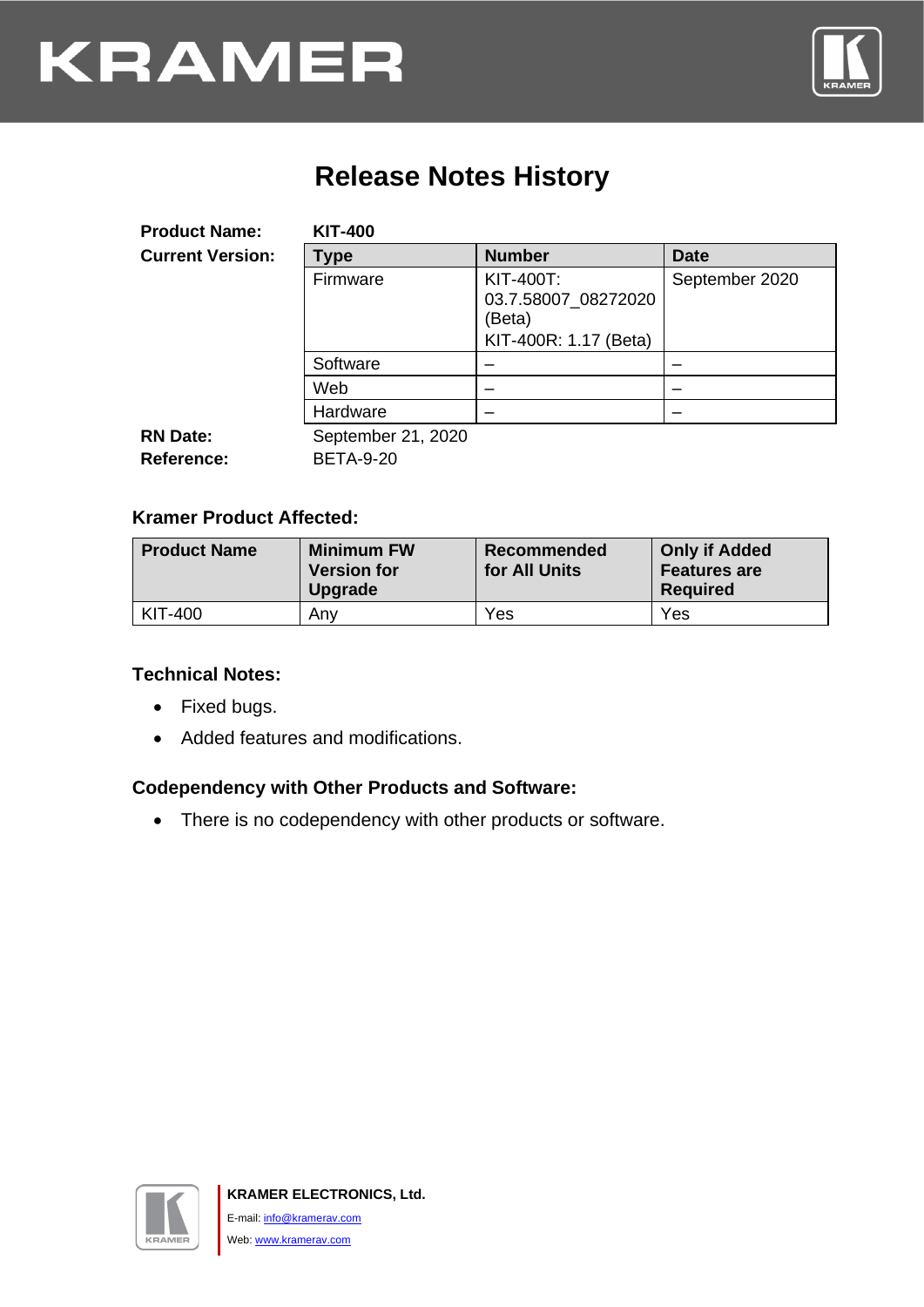

## **Release Notes History**

| <b>Product Name:</b>                 | <b>KIT-400</b>                         |                                                                            |                |
|--------------------------------------|----------------------------------------|----------------------------------------------------------------------------|----------------|
| <b>Current Version:</b>              | Type                                   | <b>Number</b>                                                              | <b>Date</b>    |
|                                      | Firmware                               | <b>KIT-400T:</b><br>03.7.58007_08272020<br>(Beta)<br>KIT-400R: 1.17 (Beta) | September 2020 |
|                                      | Software                               |                                                                            |                |
|                                      | Web                                    |                                                                            |                |
|                                      | Hardware                               |                                                                            |                |
| <b>RN Date:</b><br><b>Reference:</b> | September 21, 2020<br><b>BETA-9-20</b> |                                                                            |                |

#### **New Features:**

|                 | <b>New Feature Description</b>                                                                                                                                                                                                                                                 |
|-----------------|--------------------------------------------------------------------------------------------------------------------------------------------------------------------------------------------------------------------------------------------------------------------------------|
| <b>KIT-400R</b> | Supports the command #TUNNEL-232 'xxxx'p1 in order to tunnel RS-232<br>data from the transmitter to the receiver, where xxxx is the RS-232 payload<br>and p1 is the baud rate. (9600, 19200, 38400, 57600 or 115200 baud are<br>supported; and no parity, 8 bits, 1 stop bit). |
|                 | Added an option to lock/unlock the input select button, and set the default<br>state as locked.                                                                                                                                                                                |
|                 | Added an option for selecting which input is selected on power-up.                                                                                                                                                                                                             |
|                 | Added the #GEN-HPD 0 command to trigger an HDBT hot-plug on the<br>receiver.                                                                                                                                                                                                   |
|                 | Supports the #IMAGE-PROP command.                                                                                                                                                                                                                                              |
|                 | Shows "PLEASE WAIT" and "NO SIGNAL" OSD messages.                                                                                                                                                                                                                              |

#### **Modifications:**

|                 | <b>Modification Description</b>                  |  |
|-----------------|--------------------------------------------------|--|
| <b>KIT-400T</b> | Made improvements to the auto-switching process. |  |
|                 | Improved the Kramer Aware panel layout.          |  |

#### **Bugs Fixed:**

|                 | <b>Fixed Bug Description</b>                                                          |
|-----------------|---------------------------------------------------------------------------------------|
| <b>KIT-400T</b> | Fixed the boot-up synchronization process which sometimes resulted in<br>HDCP issues. |

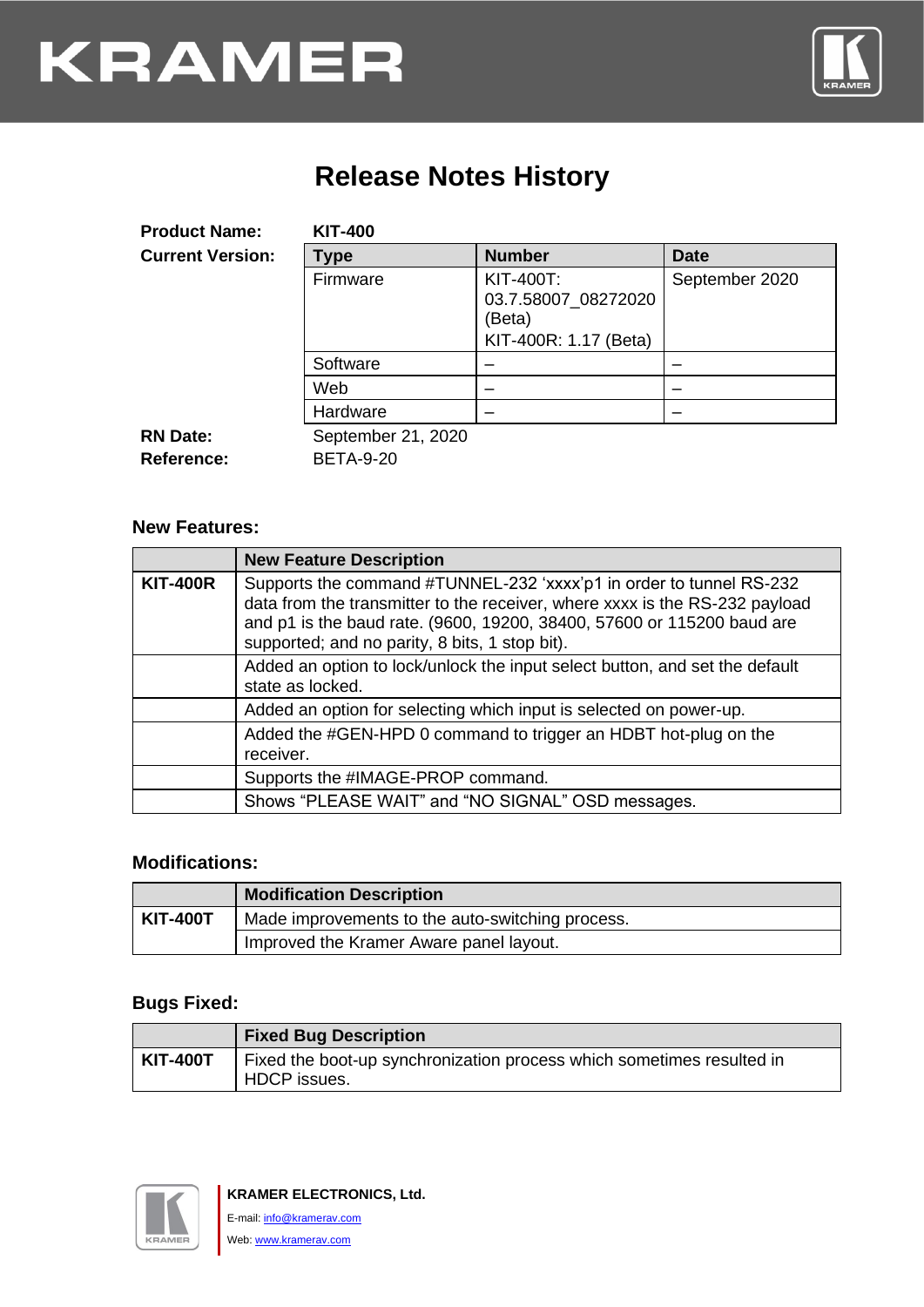

## **Release Notes History**

|                 | <b>Fixed Bug Description</b>                                                                                                              |  |  |
|-----------------|-------------------------------------------------------------------------------------------------------------------------------------------|--|--|
| <b>KIT-400R</b> | Fixed bug where some P3K commands were not echoed.                                                                                        |  |  |
|                 | Fixed a bug in the #CPEDID command.                                                                                                       |  |  |
| 18205           | On power up, the transmitter no longer outputs audio on its local analog audio<br>output if the remote HDMI was active when powered down. |  |  |

#### **Bugs to Fix in Future Versions:**

| QC ID | <b>Deferred Bug Description</b>                                                                                          |
|-------|--------------------------------------------------------------------------------------------------------------------------|
| 17776 | A delay must be inserted between commands when Maestro sends multiple<br>commands.                                       |
| 17805 | The option to load an external EDID is missing when using the embedded<br>web pages with MS Edge or MAC Safari browsers. |
| 17891 | Custom EDID loading fails when using the embedded web pages with Firefox<br>browser.                                     |
| 17943 | RS-232 port does not echo all the changes made to the unit via the OSD.                                                  |

#### **Known Limitations (including compatibility limitations):**

| QC ID | <b>Limitation Description</b> |  |
|-------|-------------------------------|--|
|       | None listed                   |  |

#### **Preceding Version**:

KIT-400T: 03.7.57221\_06152020 KIT-400R: 1.15

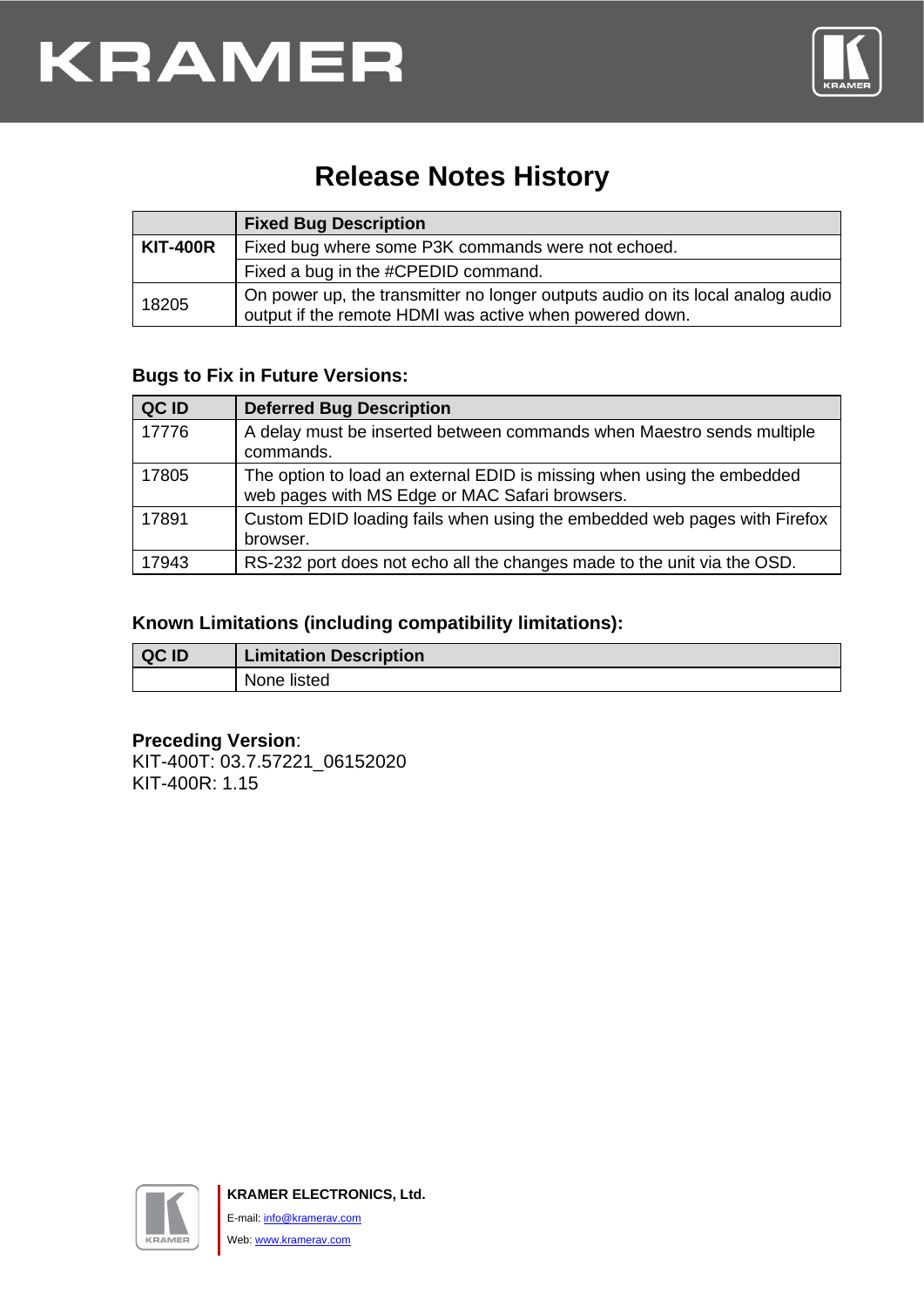

## **Release Notes History**

| <b>Product Name:</b>                 | <b>KIT-400</b>         |                                                           |                  |
|--------------------------------------|------------------------|-----------------------------------------------------------|------------------|
| <b>Current Version:</b>              | <b>Type</b>            | <b>Number</b>                                             | <b>Date</b>      |
|                                      | Firmware               | <b>KIT-400T:</b><br>03.7.57221_06152020<br>KIT-400R: 1.15 | <b>July 2020</b> |
|                                      | Software               |                                                           |                  |
|                                      | Web                    |                                                           |                  |
|                                      | Hardware               |                                                           |                  |
| <b>RN Date:</b><br><b>Reference:</b> | July 21, 2020<br>07669 |                                                           |                  |

#### **Kramer Product Affected:**

| <b>Product Name</b> | <b>Minimum FW</b><br><b>Version for</b><br><b>Upgrade</b> | Recommended<br>for All Units | <b>Only if Added</b><br><b>Features are</b><br><b>Required</b> |
|---------------------|-----------------------------------------------------------|------------------------------|----------------------------------------------------------------|
| KIT-400             | N/A                                                       | N/A                          | N/A                                                            |

#### **Technical Notes:**

• This is a release note for a new product.

#### **Codependency with Other Products and Software:**